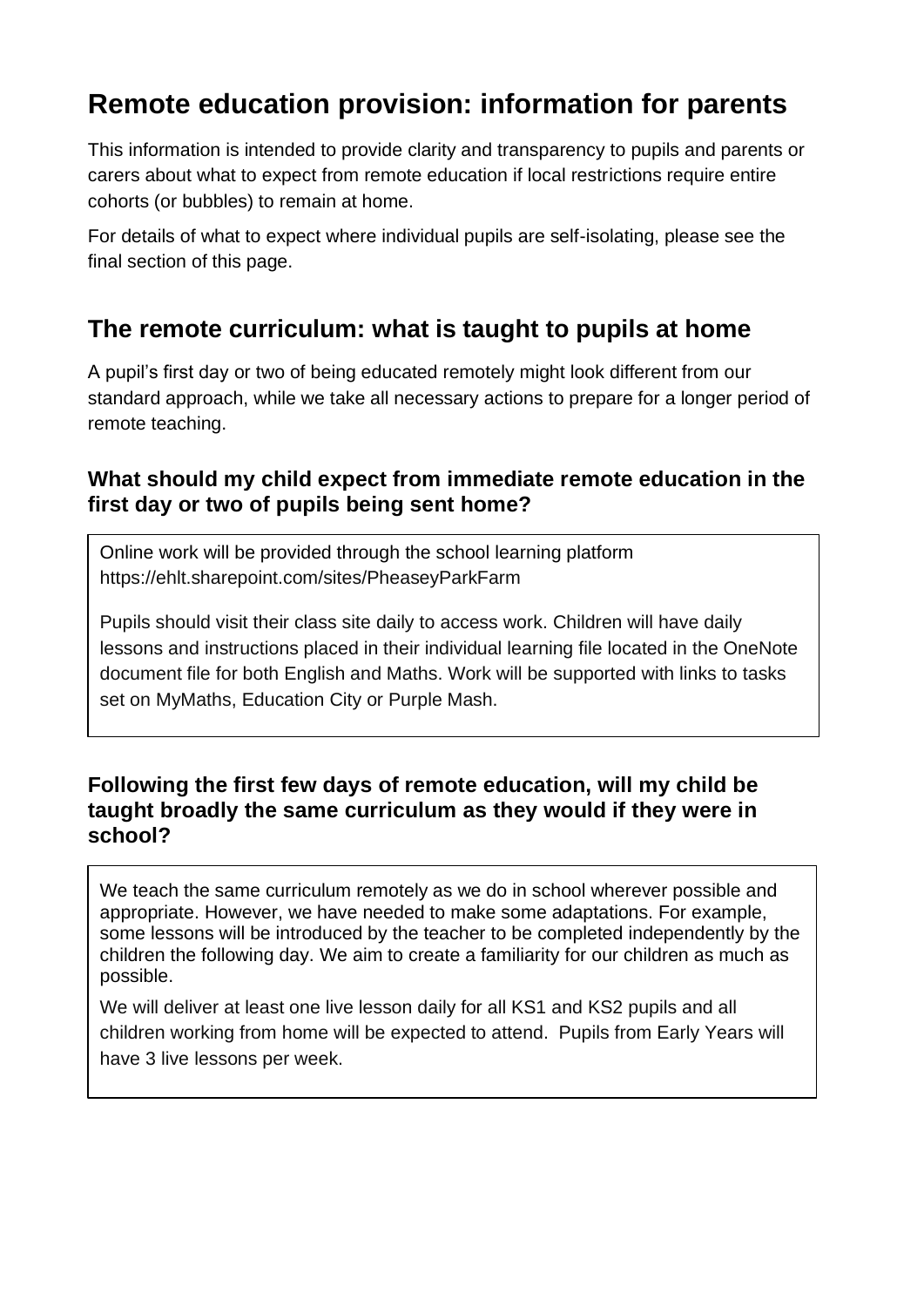# **Remote teaching and study time each day**

## **How long can I expect work set by the school to take my child each day?**

We expect that remote education (including remote teaching and independent work) will take pupils broadly the following number of hours each day:

| Primary school-aged pupils | A total of 3 hours of work daily will be<br>set for KS1 and 4 hours for KS2.<br>Some of this time will be live teaching<br>sessions via Microsoft Teams, some<br>will be tasks to complete on Microsoft<br>OneNote and some activities on<br>MyMaths, Purple Mash and<br>Education City will be used to<br>consolidate learning. |
|----------------------------|----------------------------------------------------------------------------------------------------------------------------------------------------------------------------------------------------------------------------------------------------------------------------------------------------------------------------------|
|                            | Children will have access to<br>Handwriting, PE and Singing activities<br>daily as well as joining live and pre-<br>recorded assemblies for well-being<br>and online safety.                                                                                                                                                     |
|                            | Children will have access to live and<br>pre-record story time daily.                                                                                                                                                                                                                                                            |
|                            | The live sessions will be provided for<br>English, maths and topic throughout a<br>week and will aim to be as follows:                                                                                                                                                                                                           |
|                            | Nursery - Daily 15-30 minute live<br>session plus tasks to be completed<br>independently.                                                                                                                                                                                                                                        |
|                            | Reception - Daily 20-30 minute live<br>session plus tasks to be completed<br>independently.                                                                                                                                                                                                                                      |
|                            | KS1 - Daily 20-30 minute live session<br>plus tasks to be completed<br>independently.                                                                                                                                                                                                                                            |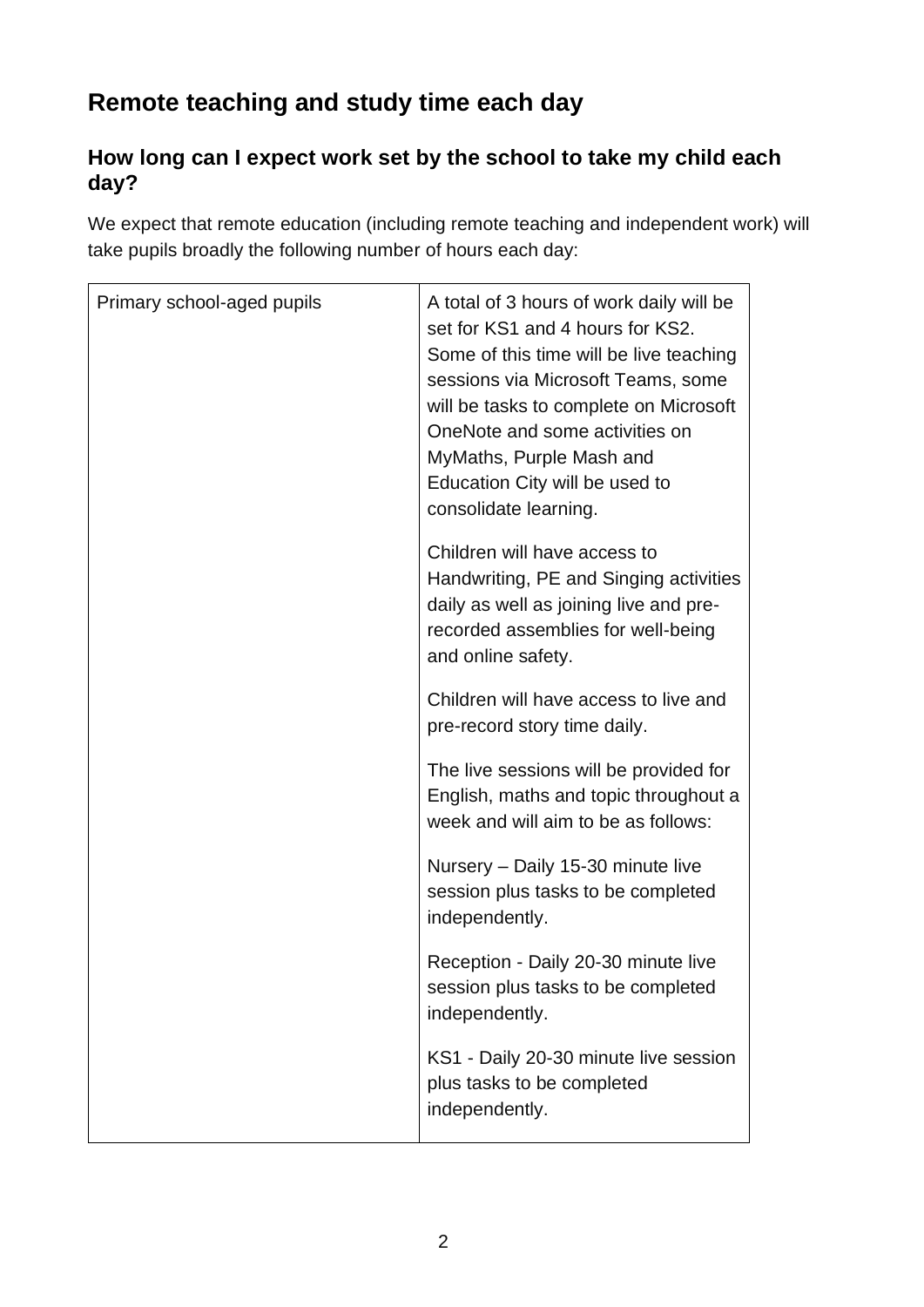|                                                                                        | KS2 - Daily 30-45 minute live session<br>plus tasks to be completed<br>independently.                               |
|----------------------------------------------------------------------------------------|---------------------------------------------------------------------------------------------------------------------|
|                                                                                        | Children will have access to online<br>musical instrument tuition lessons in<br>brass, woodwind, drums and strings. |
| Secondary school-aged pupils not<br>working towards formal qualifications<br>this year |                                                                                                                     |
| Secondary school-aged pupils<br>working towards formal qualifications<br>this year     |                                                                                                                     |

## **Accessing remote education**

### **How will my child access any online remote education you are providing?**

All online work will be accessed through the Pheasey Park Farm learning platform:

<https://ehlt.sharepoint.com/sites/PheaseyParkFarm>

Tasks will be set daily on Microsoft OneNote (KS1 and KS2). For Nursery tasks will be set during live lessons with further activities related to the 7 areas sent by tex. For Reception tasks are set on OneNote with further activities related to the 7 areas sent by text.

All EY have free access to Miss Humblebee's Academy

Links to consolidation activities on Education City and Purple Mash will be placed on

the OneNote pages. Links to other online content may also be used.

## If my child does not have digital or online access at home, how will you support them to access remote education?

We recognise that some pupils may not have suitable online access at home. We take the following approaches to support those pupils to access remote education: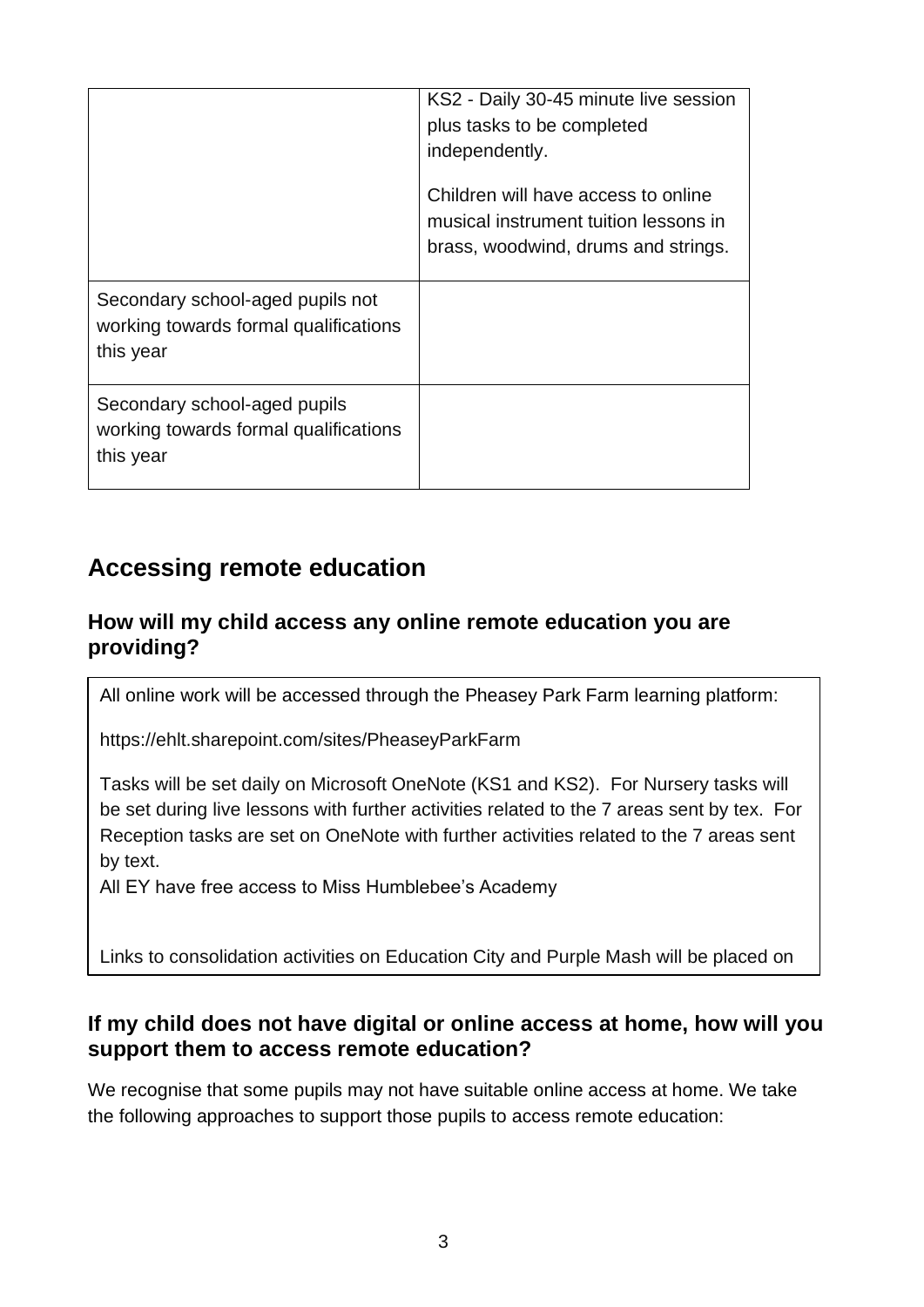Families without access to a device can request the loan of a school device in order to access online work. Please contact the school office to request a loan device. An acceptable use agreement must be signed.

Any families with access to a device but no internet access can request a SIM card from the school office. The SIM card can be placed directly into a smart laptop or used in a smart phone to act as a Wi-Fi hotspot. The SIM cards contain 30GB of data which lasts for 90 days.

We expect that most children will access work online however under exceptional circumstances, if it is not possible to loan a device, please contact the school office to discuss how paper copies of work can be accessed. Paper based work would need to be completed and submitted to class teachers weekly by emailing it to postbox@pheasey.org.uk.

Technical support for accessing online work can be accessed by emailing [onlinesupport@pheasey.org.uk.](mailto:onlinesupport@pheasey.org.uk) Please only use this email address for technical support, any questions about the content of online work should be directed to class teachers via [postbox@pheasey.org.uk.](mailto:postbox@pheasey.org.uk)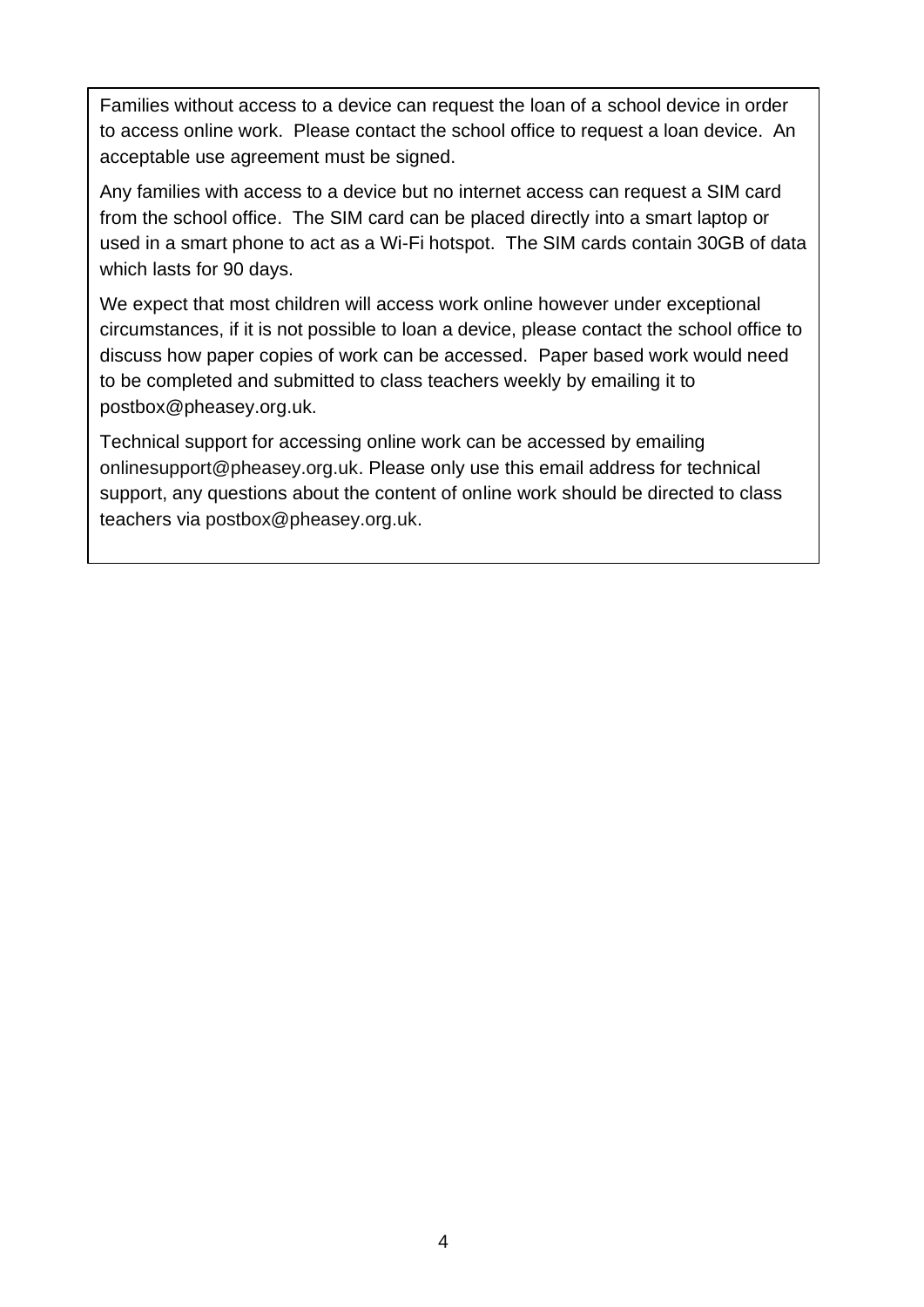## **How will my child be taught remotely?**

We use a combination of the following approaches to teach pupils remotely:

Children will be taught remotely through a range of different teaching approaches including:

- live teaching (online lessons)
- recorded video teaching made by teachers in advance
- Microsoft OneNote prepared work pages
- Microsoft Powerpoint videos and presentations textbooks and reading books pupils have at home
- SMART Technologies Digital Learning file
- SMART Technologies Live learning activity quizzes
- Class and Year Group discussion forums
- Long-term project work and/or internet research activities
- Whole school projects
- Software APP Education City, MyMaths, Purple Mash, Animaphonics
- Access to online assemblies for PSHE/Wellbeing, Online Safety and Music.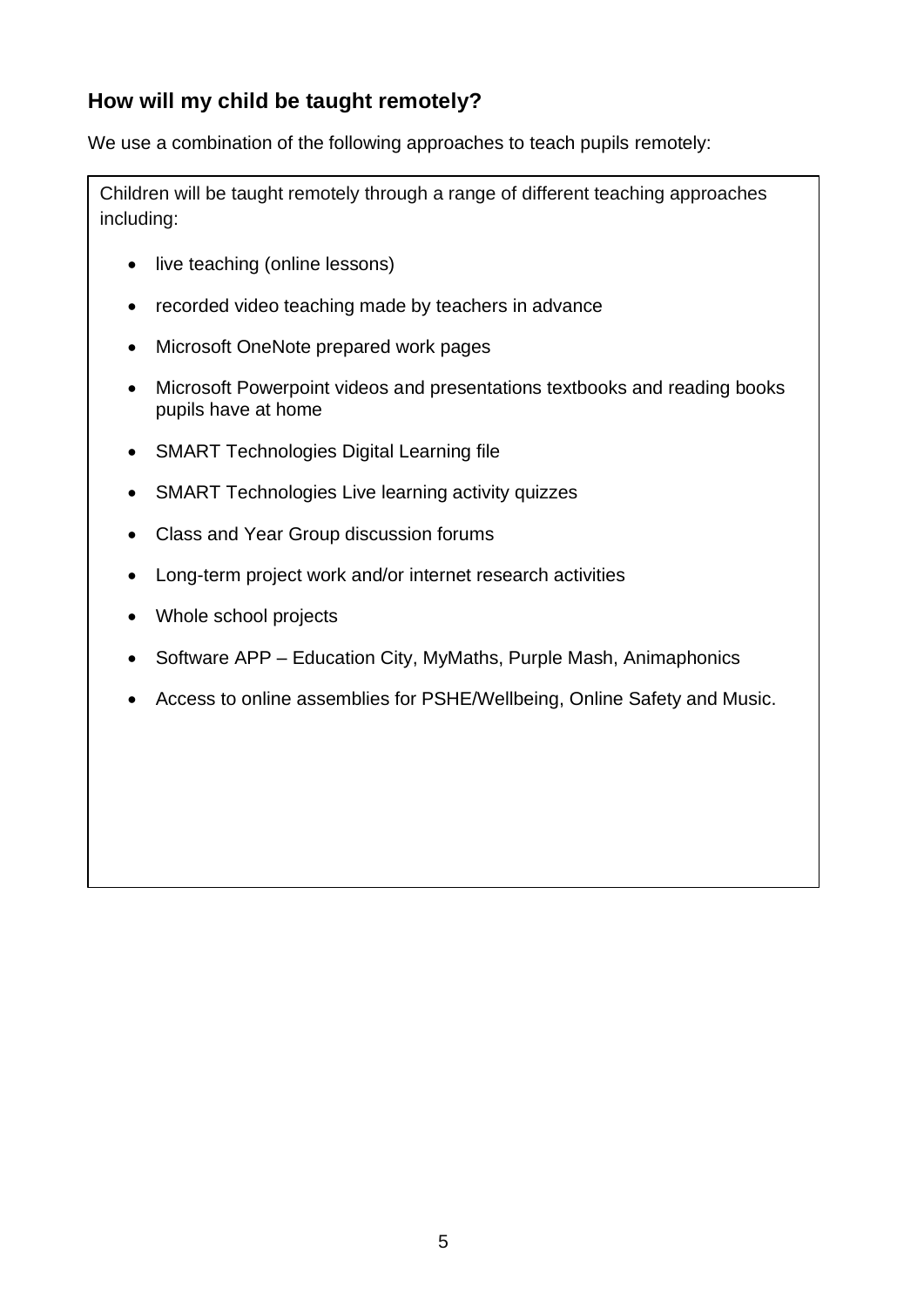## **Engagement and feedback**

#### **What are your expectations for my child's engagement and the support that we as parents and carers should provide at home?**

- the expectation is for all pupils to engage with all elements of the remote education provided
- the expectation is for parental support to be positive towards schooling at home and to setting routines to support your child's education ensuring they access daily live lessons and complete work set
- Parents must follow the Acceptable Use Policy and Online Learning Protocols

### **How will you check whether my child is engaging with their work and how will I be informed if there are concerns?**

- Children's online schooling will be marked daily with detailed feedback ensuring misconceptions are managed and learning moves forward how.
- We will check children's engagement through our Online Attendance Registers and we will telephone any parent where a child is not engaging
- Parents and carers will be informed should the need arise at any point regarding children's work and progress

## **How will you assess my child's work and progress?**

Feedback can take many forms and may not always mean extensive written comments for individual children. For example, whole-class feedback or quizzes marked automatically via digital platforms are also valid and effective methods, amongst many others. Our approach to feeding back on pupil work is as follows:

- Children will receive audio and written feedback daily on Microsoft OneNote
- Positive reward through the use of stickers and house points will be awarded
- Attendance will be celebrated weekly